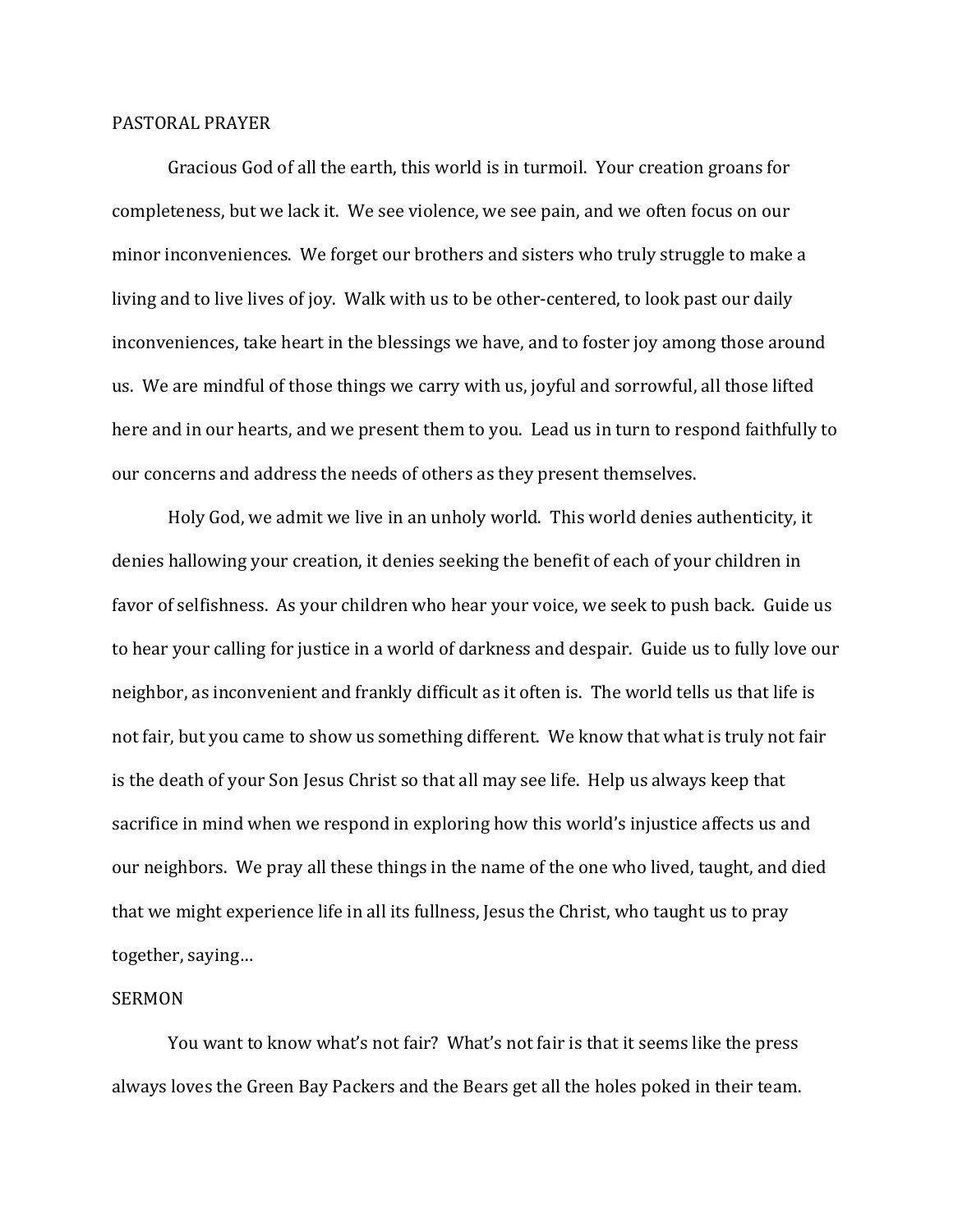Everyone's gotta love Aaron Rodgers. It's not fair is that dessert doesn't always come with a meal. It's not fair that whenever I get a dessert, Catherine needs to have a big bite and I just get a little of hers, if any. It's not fair that I gotta work on Sundays while y'all get the day off. It's not fair that I can't get a phone upgrade as fast as I want. You know what? I really suffer from a lack of fairness in my life.

But what is fair? Are these things truly unfair, or is this a misuse of true unfairness? Fairness is something that we talk about from the beginning of our lives. It's somehow engrained in us. One study by UCLA in 2008 claimed that we are naturally attuned for fairness; it's almost a biological need. As a child, when one feels wronged by another, the first thing that comes out is "that's not fair!" To the wronged, it makes all the sense in the world. To the aggressor, it seems like you just need to quit your whining. We appeal to an idea that we all must be taken cared of, and that our neighbor will abide by this. So where does this basic need come from, and is it legitimate?

As a high school teacher of mine said, "Life's not fair. If you want fair, it's in July." And, to an extent, he's right. On the other hand, we claim to be different people than the world is and loves. As a pastor, I'm called to share the wholeness of the gospel; all facets, from the comforting to the challenging. Some sermons should be comforting; some sermons will be harder and challenging to the way we live. Some sermons will call us to some dark and hard places about our world and our times. This is one of them. We follow a crucified Savior who showed the very unfairness of life in this world. He withstood what was unfair in this world so that he may show us a different kind of unfairness in grace and in new life. We love and serve a God who calls for goodness and love toward all our neighbors where all have what they need. As a result, we work for fairness. That fairness is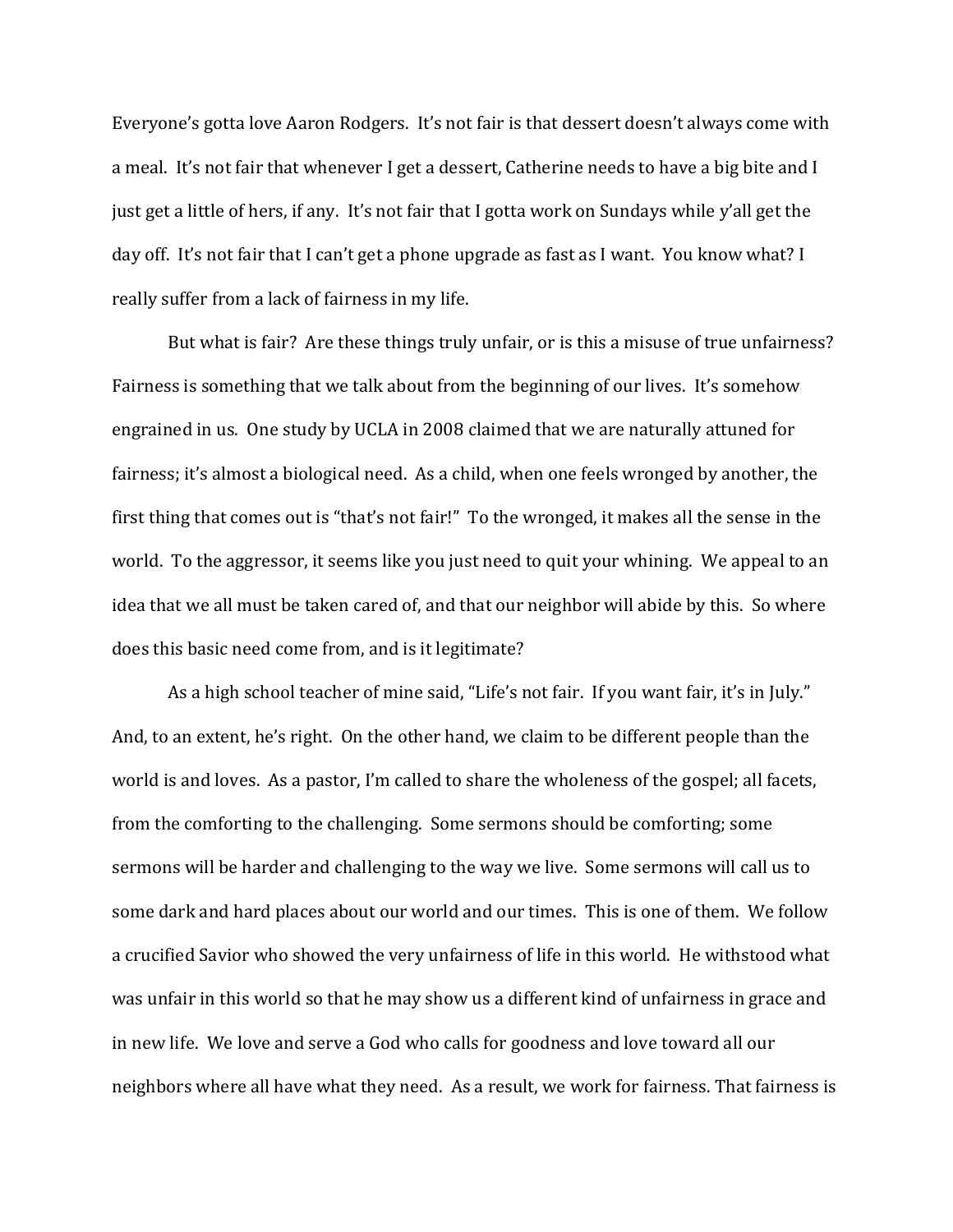called justice. We proclaim that we serve a God who demands justice, and our God calls us to the same. Let us discover how God calls us toward a just world in seeing what this scripture means, what justice is, and how we can learn about it and live in a world that desperately calls for it.

 When this scripture passage begins, we're led to believe that this is about the need for fervent prayer and never to lose heart. Indeed it is, but it is unique in how it takes shape. According to the Texts for Preaching commentary, one important piece to recognize is that she is a widow. Remember, at that time, widows were nobodies. She has no foundation in the community. We recognize that it's not always what you know but who you know, right? As a widow, she is left out. She knew no one in "high places" to help her out. She was alone. Even the judge she keeps harassing has other intentions in mind than doing what is fully right. So she keeps pushing. This widow just simply won't go away. She prays in an action-oriented way. Prayer here is not just about sitting alone in a room and speaking to God but letting our lives take the form of our supplications to God. We enact what we believe, and that shapes our lives and faith. Her prayer became fullest when she pushed against the unjust judge, and Jesus lifted her example as faithful, worth following. She was searching for and couldn't find justice, but kept working anyway.

 Justice is a complicated word. There are many facets of that word. I'm sure that what first comes to mind is the courtroom. We see lawyers, witnesses, the defendant, the prosecution, and a judge. That's one facet, but there are many we can concern ourselves with. What does justice mean to us as Christian people in this world? Putting it super simply, I believe that it means that everyone gets treated fairly, no exceptions. In a courtroom as in life, that's not always the case; justice sometimes fails. But we claim a God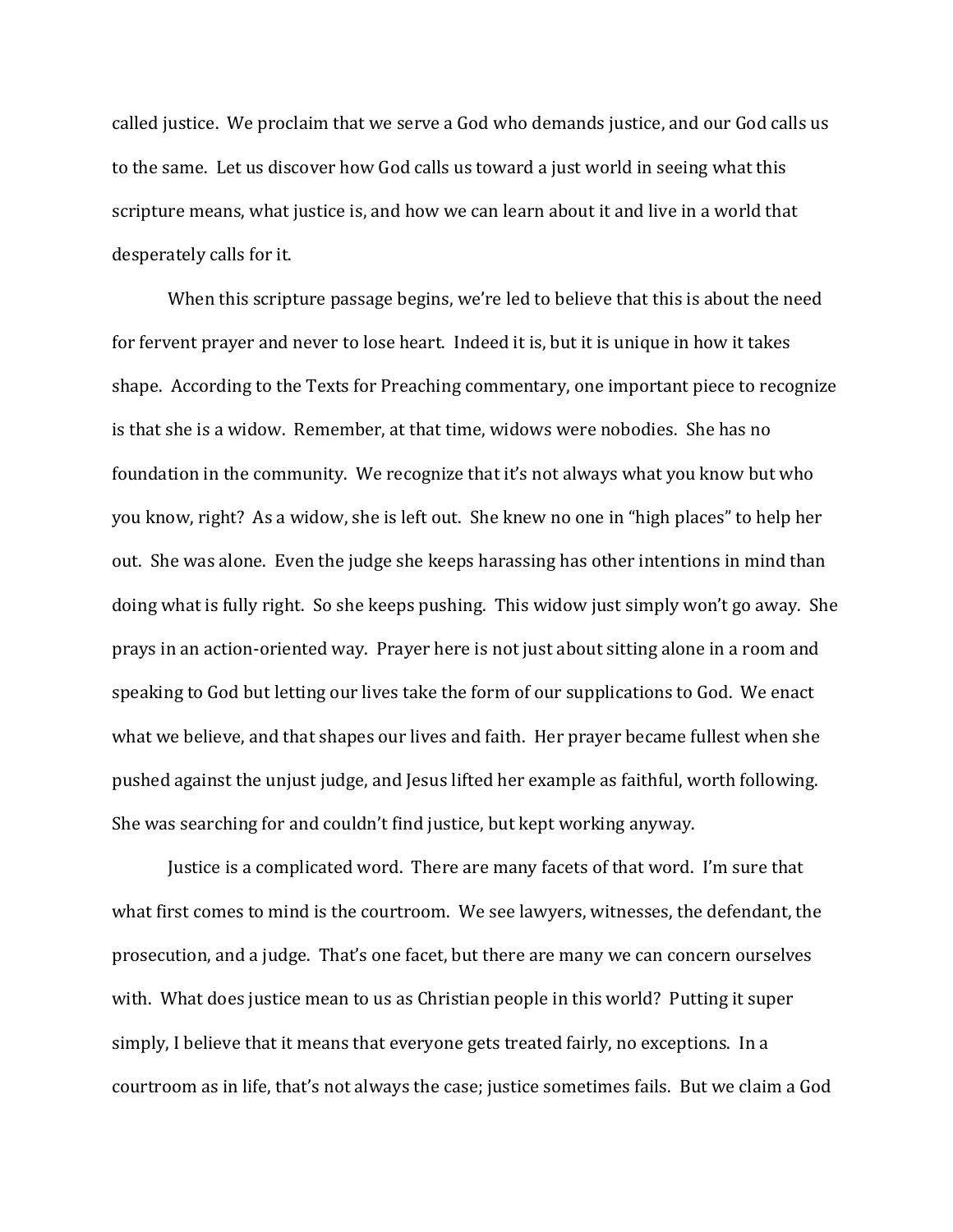who is just. God's justice means that in this world that was created and is loved by God, everyone gets treated just as they should: a blessed child of God. There is criminal justice, but there is also social justice, and that is where we focus today in making sure that all of God's children are respected and treated fairly. It works against the grain of our world, but then again, when we pick up our cross and follow Christ, we work against the grain! God works against the grain! And we need that when we look at this world. There is poverty; there is hunger. Not everyone gets a shot at living a full life. This justice looks consistently from the perspective of the underside of society, from the most despairing of people, the most marginalized of humanity, and seeks to do right by them.

When I was in college, I took on an internship with the Nebraska United Methodist Peace with Justice ministry. We travelled all around the state to learn about justice issues all over the place. There are always social justice issues to be encountered. From experience, I can say it's a difficult notion to believe that people can just, as they say, "pull themselves up by their bootstraps." The problems in justice work are not issues of personal responsibility but how larger society works often against people. It's really complicated. Jesus preached about personal responsibility, but he often preached down those in power; the way they colluded hurt many of God's children. Our calling is the same.

Let's pin down justice a bit more. There are two parts of the Christian life that address the right way to treat others in need. Those are charity and justice. One is much easier than the other, but as I learned in my internship, they are like two shoes on your feet; we travel much further with both than with one or the other. Look at it this way; this was an illustration shared with me. Imagine you are a person who lives by a river. One day, there is a baby who comes floating down the river. You pick the baby up, and take care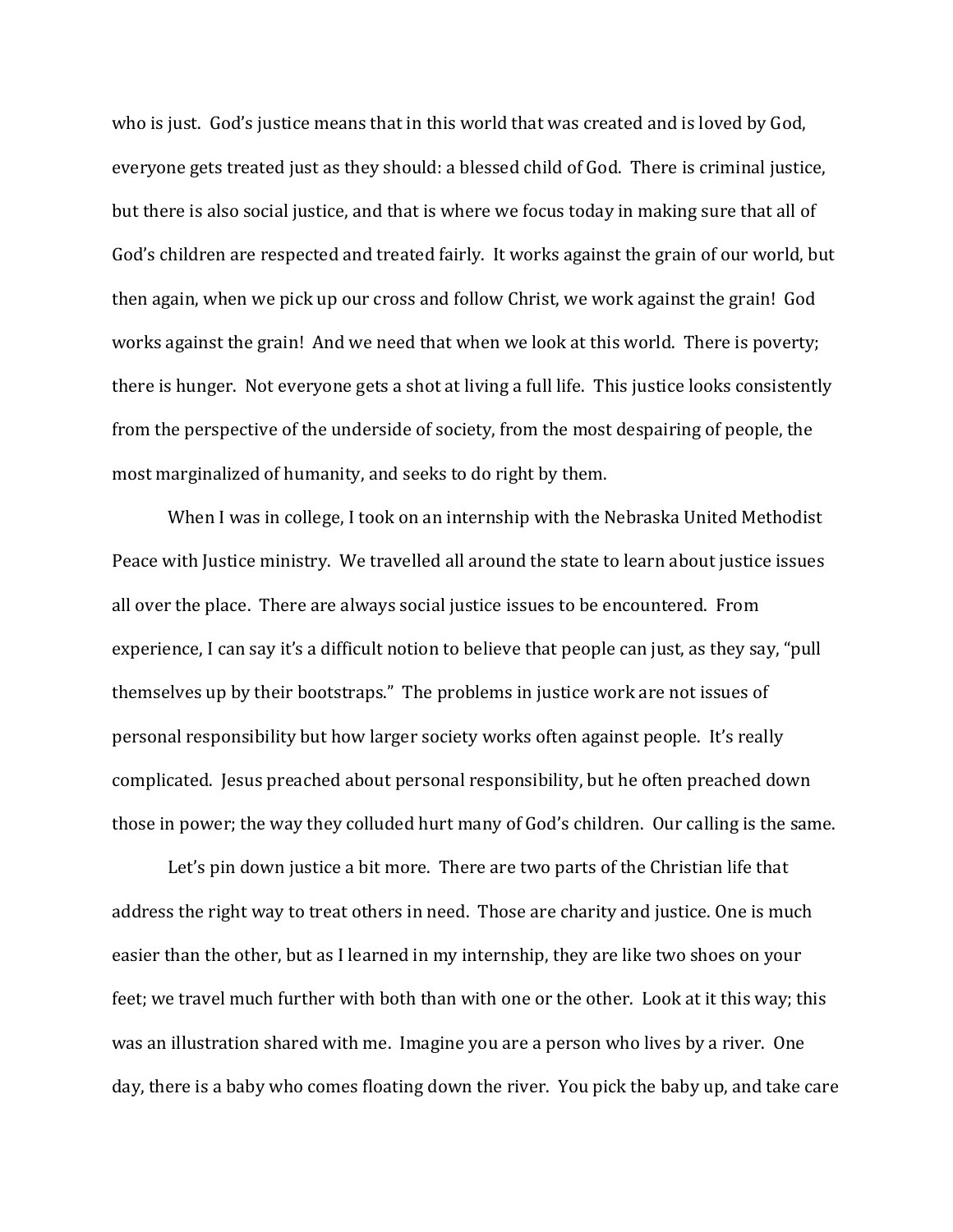of it. The next day, the same thing happens. You pick up the baby and take care of it. Every day, the same thing happens with a new baby floating downstream. So, what do you do about it? To consistently pick up the baby and take care of it is charity. Justice is when you go up stream and see why all these babies are floating downstream and try to do something to prevent it from happening. Charity is about the small picture; justice is about the big picture. Why is it, for instance, that so many people starve? Is it a lack of food? No, it isn't; we have enough food to feed every person around the world, but the systems that distribute the food prevent us from feeding every person. That is where justice comes in.

As we think about justice, we must be aware that it is not instantaneous. Charity, as we know, is about direct service that fulfills our need for instant gratification. But that does not work for this widow. This passage about the widow is about tenacity and never giving up. And with good reason! As I read about the widow, I see it says, she "kept coming to him and saying, 'Grant me justice against my opponent.'" But how long was that? It doesn't say. When talking about justice issues, I think we could put pretty much any word in there and it could be accurate in the fight for justice. She kept coming to him for days, for weeks, for months, for years and saying, "Grant me justice against my opponent." The struggle is still the same today, but we bow down to something greater than the result. As the show Sermon Brainwave said, this passage is links directly to the passages before it about the ongoing coming of the Reign of God, with a unique twist. Our calling is to witness to God's justice in a world that so quickly denies it. We live in a world that focuses on "What's in it for me?" or that assumes that one person's perspective should be the perspective of everyone else. That's not the way of respect and love, and that's not God's way either.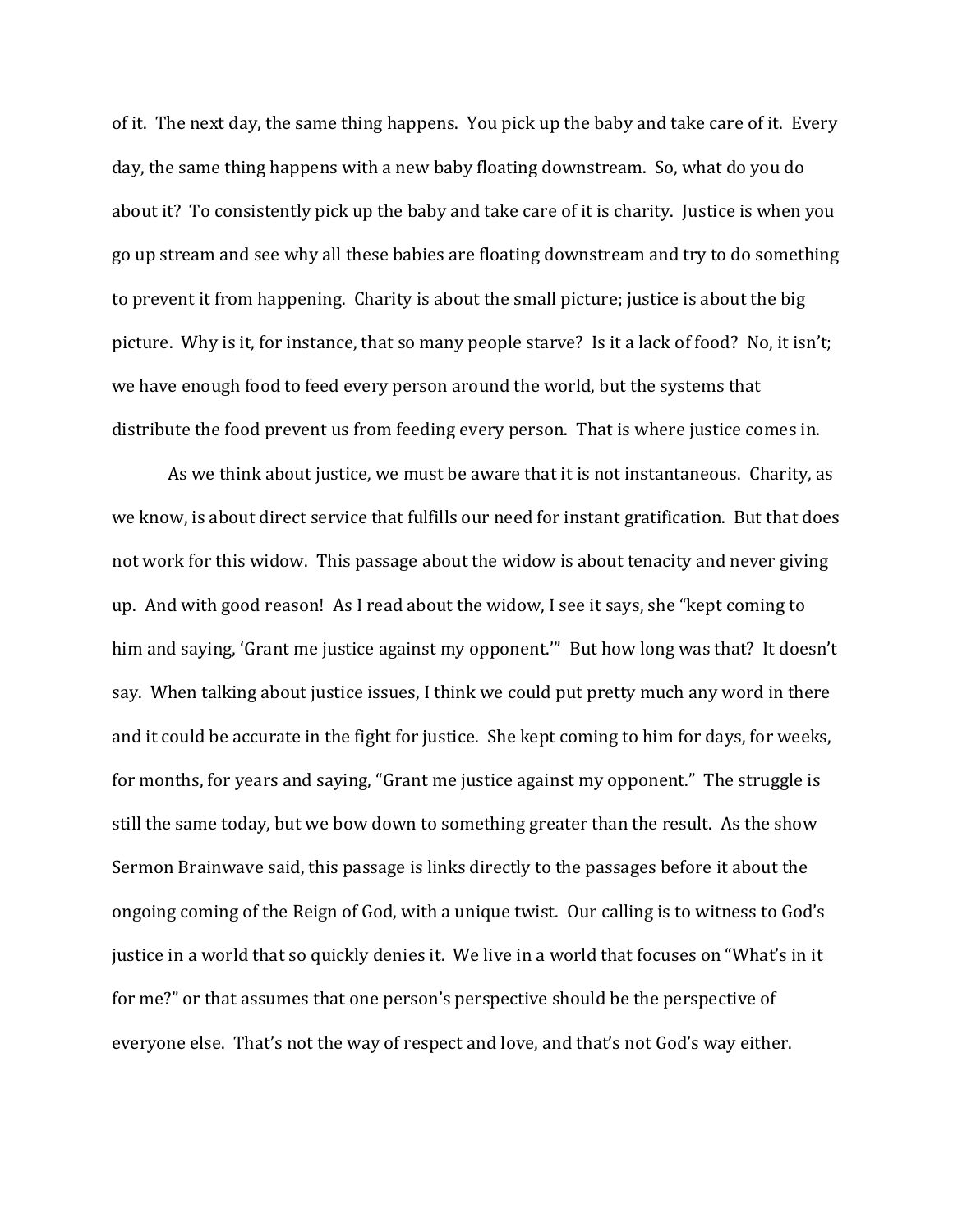If we look throughout all scripture, we'll see the thread of what justice means. It's what all of the prophets were about; it's what a lot of the Levitical laws were about! It is what Jesus was about. Amos calls out Israel for "sell(ing) the righteous for silver and the needy for a pair of sandals" and "trample the head of the poor into the dust of the earth and push the afflicted out of the way." Many of the Levitical laws were prescriptions of what a world led by God would look like. Scripture witnesses to a world where we truly take care of one another instead of dismissing someone for not living up to expectations. We live in prayer and hope, so those call us to move somewhere: witness to God's ongoing justice when hope seems lost. This is what is against the grain: the widow, the one so kept out of society, so below regard, so scorned, keeps working without any sign of change to gain justice when there is no justice to be had. And she found hope. With God, we will too.

 This is not an easy sermon to preach or to hear. I could talk for hours, days, weeks, months, years about justice, just as about how long as it would take to make lasting justice difference. But I hope this provides you with more questions, which is the point. As a pastor, sometimes I'm called to provide answers; sometimes I'm called to provide more questions, but we're walk the path together. Justice is a difficult thing, but we are called to figure it out, to explain it, to work together; these commands are engrained in the words of scripture. God calls throughout all of scripture to attend to the needs of all people, those we love and those we'd rather not. And, like that scorned widow, we walk with heart, knowing that the results we work for will take time. Days, months, years, we don't know, but we testify to God's goodness and justice that will one day find completeness. In the meantime, we pray and bring those prayers into action. We've looked at the big picture, but next week we will get more specific. Next week we will seek to do justice tangibly as